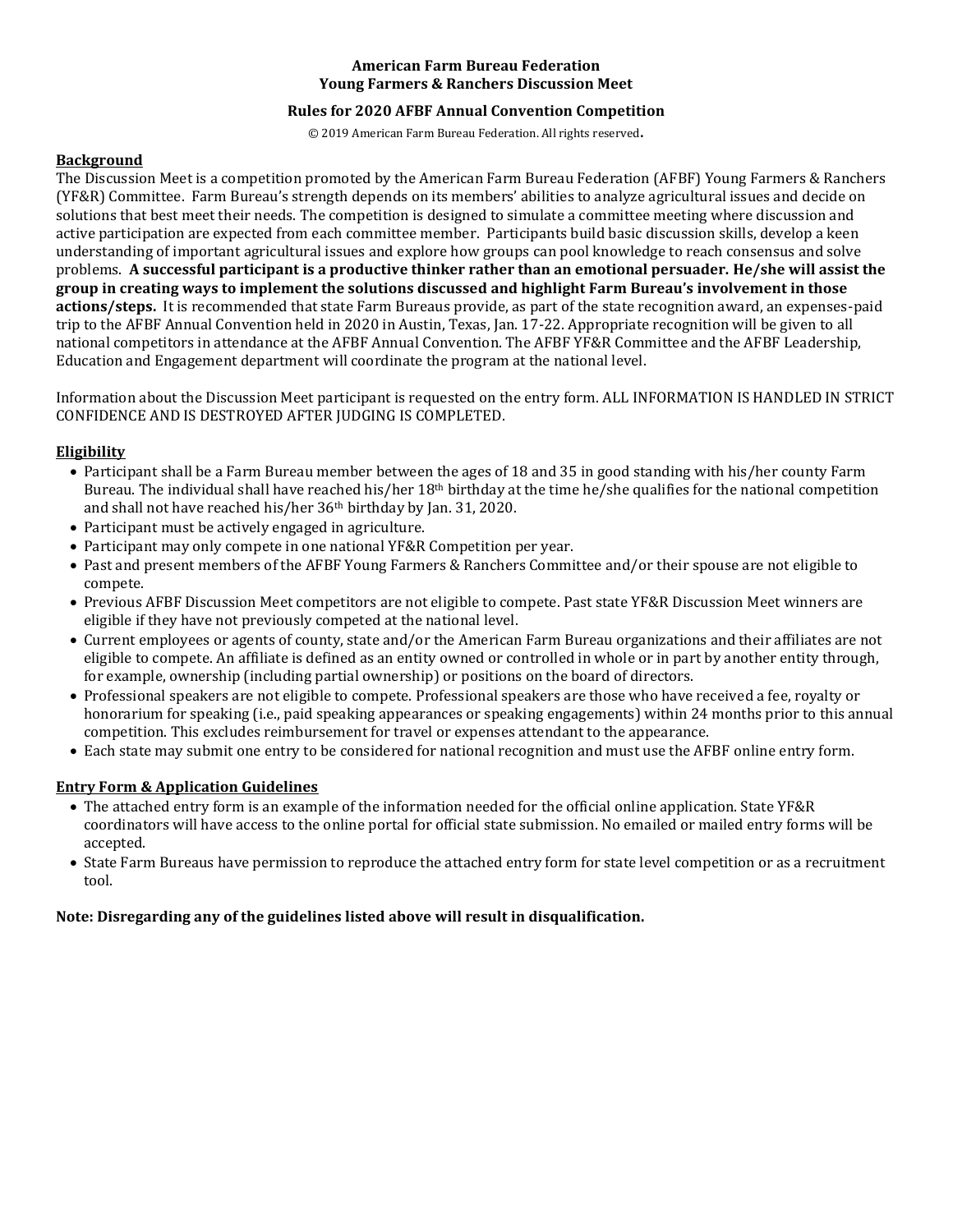## **Competition**

- The participants will discuss pre-selected topics using four bases for the general discussion: cooperation, constructive criticism, problem solving and communication.
- The competition will consist of four rounds: two opening rounds, Sweet 16 and Final Four.
	- o All competitors will compete in the first two rounds. The top 16 competitors based on judges' scores will move on to the Sweet 16 round.
	- o The top competitor in each of the third-round rooms will move on to the Final Four round in order to determine the winner.
- Each round will begin with a 30-second opening statement and end with a one-minute closing statement by each participant.
- During the Opening Rounds and Sweet 16, participants will have 25 minutes of open discussion, followed by one minute of quiet time.
- During the Final Four round, participants will have 30 minutes of open discussion, followed by one minute of quiet time.

## **Note: More detailed information regarding the competition can be found in the AFBF Discussion Meet Manual.**

## **State Promotion of National Awards**

State Farm Bureaus are required to advertise the national prizes **one** time during the year through a print advertisement, an article in the state's publication(s), or on social media. These promotions will qualify the state entries to receive the national prizes, should they be the winner or finalist of one of the national competitions. **Promotion must be specific to promoting the AFBF YF&R competitions and must recognize the national sponsors.**

## **PowerPoint Competitor Template**

PowerPoint competitor templates that highlight the state entry must be completed using the template provided by AFBF. This template is available from the state YF&R coordinator. It should include the applicant's bio, written in third person, and 2-3 pictures of the applicant and their agricultural operation or involvement. *All pictures and presentations become the property of AFBF.*

## **Deadline**

States are encouraged to select their entries in time for recognition at their state annual meeting. The state's entry form and signature page must be submitted via the online portal **on or before 1200 p.m. (noon) EST Dec. 16, 2019. The state's signed verification form, national awards advertisement and competitor PowerPoints are also due at this time** to be considered for national recognition and awards.